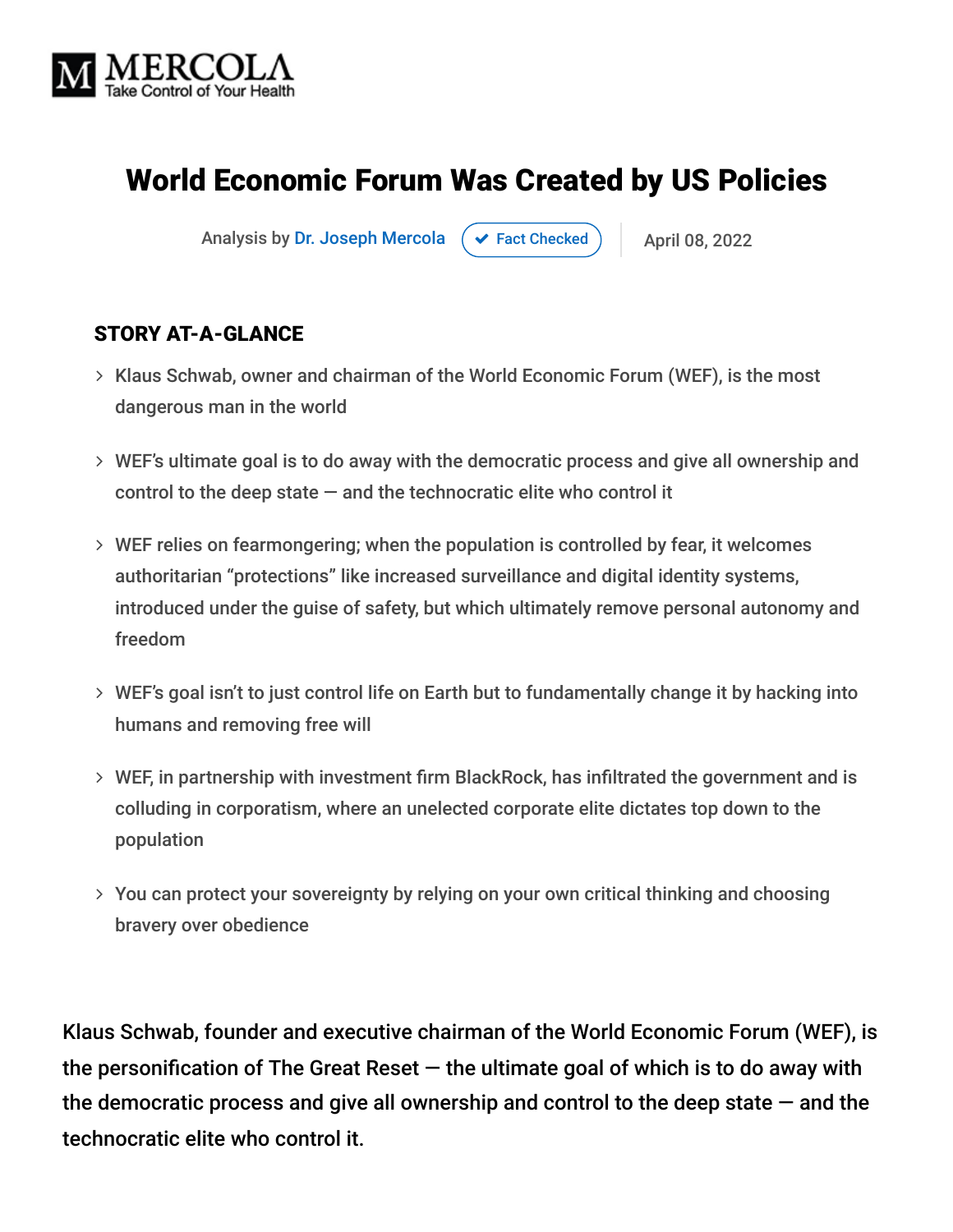In the video above, comedian JP Sears outlines the primary reasons why this makes Schwab easily among the most dangerous people in the world  $-$  and arguably the most dangerous. One of The Great Reset's "new normal" dictums is that you'll own nothing and be happy. This is part of WEF's 2030 agenda, $1$  and a plan is already in place to make it happen.

Schwab is also author of the book, "COVID-19: The Great Reset," which was published July 9, 2020. "Wonder how he got it written and published that fast?" Sears said. "It's almost like he prewrote it before he started the pandemic. I mean, before the pandemic started." 2

### Acute Crisis Boosts the Power of the State

WEF operates via fearmongering  $-$  about disease and environmental catastrophes, for starters. When the population is controlled by fear, it welcomes authoritarian "protections" like increased surveillance and digital identity systems, introduced under the guise of safety, but which ultimately remove personal autonomy and freedom.

In fact, Schwab wrote, "One of the greatest lessons of the past five centuries in Europe and America is this: Acute crisis contributes to boosting the power of the state. It's always been the case, and there is no reason why it should be different with the COVID-19 pandemic."<sup>3</sup> Remember, nobody elected Schwab to any government position, but he's behind the scenes pulling strings nonetheless.

WEF portrays itself as a global organization committed to improving the state of the world, but most would be taken aback if they knew who's behind it. As Sears put it: 4

*"You'll be excited to hear that the lineup of World Economic Forum's speakers at their annual gathering of elites in Davos included such benevolent humanitarians like Xi Jinping, the leader of the Chinese Communist Party, who's currently committing genocide, and Tony Fauci, who's arguably involved in crimes against humanity, and Bill Gates, who's arguably involved in crimes*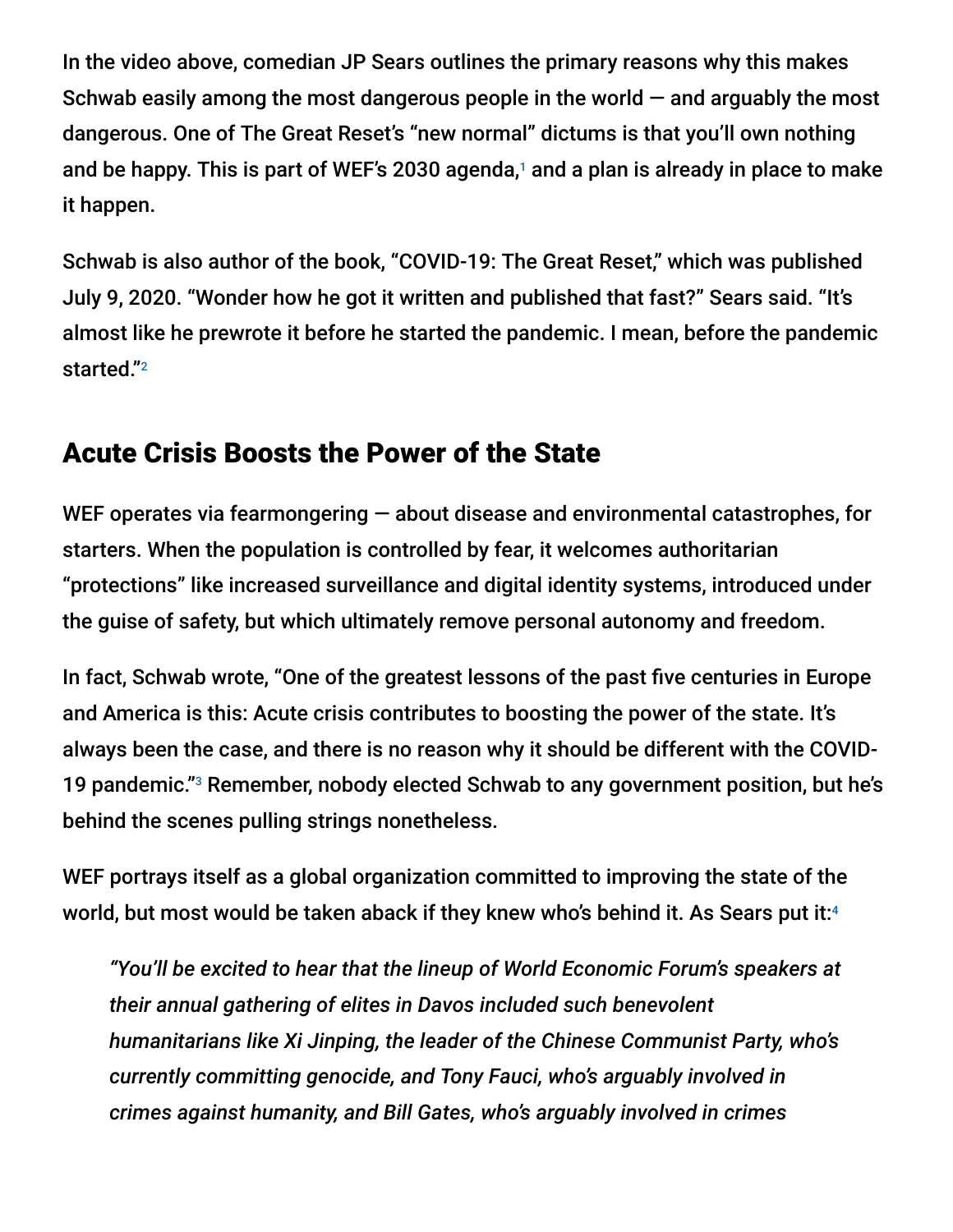*against humanity, and Australian Prime Minister Scott Morrison, who's arguably currently involved in crimes against humanity. What a great line up!"*

## Committed to Reengineering Life Itself

WEF's goal isn't to just control life on Earth but to fundamentally change it. Schwab's top adviser, transhumanist Dr. Yuval Noah Harari, openly admits data might enable human elites to do more than "just build digital dictatorships."

"By hacking organisms," Harari said, "elites may gain the power to re-engineer the future of life itself. Because once you can hack something, you can usually also engineer it." 5 Soon, he says, some corporations and governments will be able to "systematically hack all the people." And if they succeed in hacking life, he describes it as the "greatest revolution in biology since the beginning of life 4 billion years ago." According to Harari: 6

*"For 4 billion years, nothing fundamental changed. Science is replacing evolution by natural selection with evolution by intelligent design. Not the intelligent design of some god above the clouds, but our intelligent design, and the intelligent design of our clouds — the IBM cloud, the Microsoft cloud these are the new driving forces of evolution."*

Once human life is hacked, the hackers will maintain control over life itself  $-$  a process that has been accelerated by the pandemic. After all, Harari said, "It's often said that you should never let a good crisis go to waste." 7

Surveillance is a key part of the plan for global totalitarian control, and Harari says that in 100 years, people will be able to look back and identify the COVID-19 pandemic as the moment when a new regime in surveillance took over — "especially surveillance under the skin." 8

## WEF Is Actively Indoctrinating 'Young Leaders'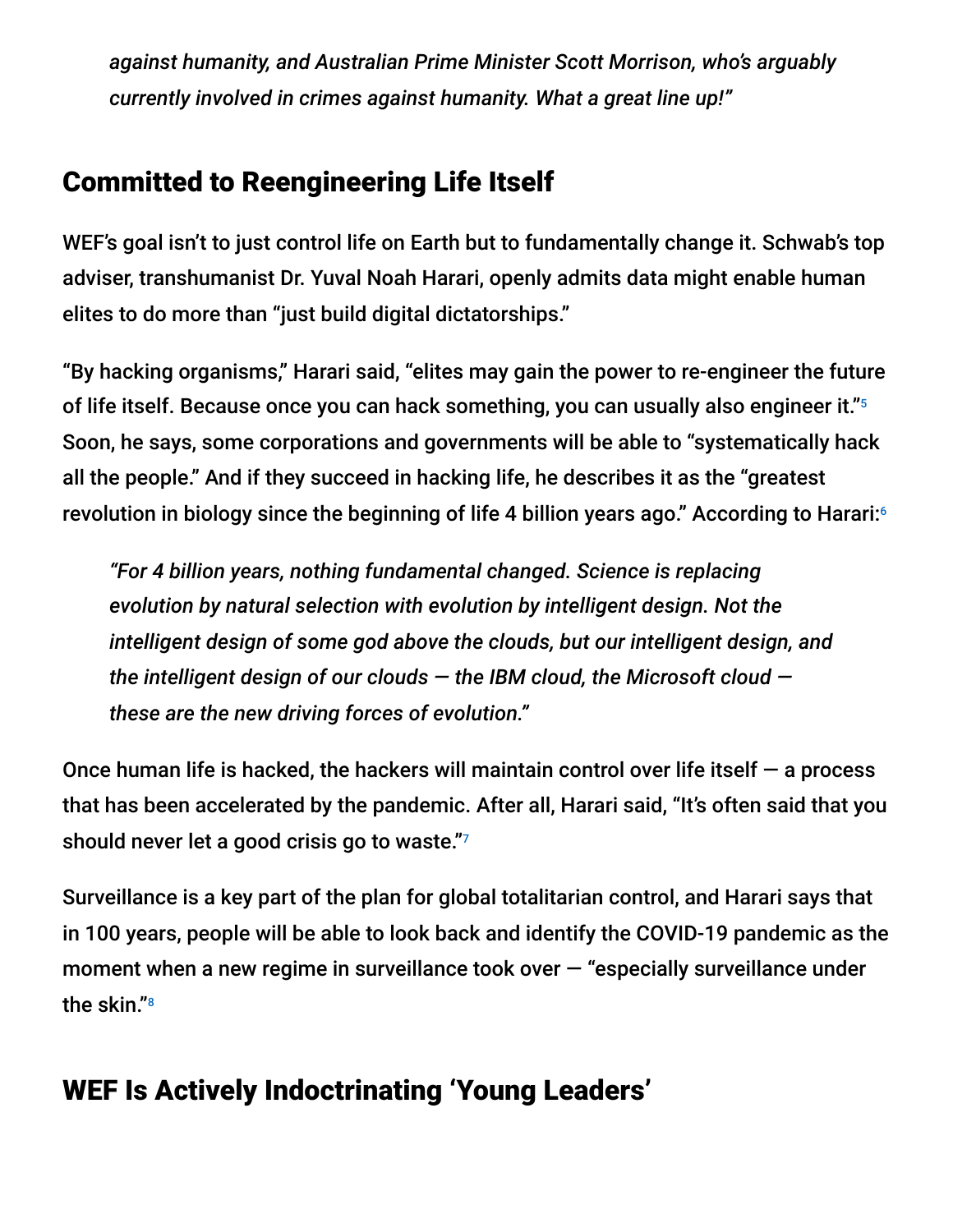WEF maintains a "Young Global Leaders" program,<sup>9</sup> a five-year indoctrination into their principles. Its goal is to create world leaders who don't answer to their people but to their bosses at WEF. Graduates of the program include world leaders who are "suspiciously in lockstep" with WEF's Great Reset, such as: 10

- Justin Trudeau, prime minister of Canada
- Francis Macron, president of France
- Mark Zuckerberg, cofounder and CEO of Facebook

Sponsors of WEF's Young Global Leaders Program include the Bill & Melinda Gates Foundation and Google — "I wonder why Google censors and shapes information to be in exact support of the World Economic Forum's narrative?" Sears asks.<sup>11</sup> Meanwhile, WEF is predicting a worldwide cyberattack, which Schwab says "could bring a complete halt to the power supply, transportation, hospital services, our society as a whole."<sup>12</sup>

WEF then conducted a simulation of the cyberattack, which appears more like an elaborate planning session, much like Event 201 — WEF's pandemic preparedness simulation for a "novel coronavirus" that took place in October 2019.

# How Will People 'Own Nothing and Be Happy'?

If WEF and Schwab are intent on moving ahead with their plan for global domination, they'll need to get people on board with the idea of giving up ownership to an elite class. But how? Bring in BlackRock, an investment firm that has \$9 trillion under management — a higher GDP than every country on Earth aside from the U.S. and China, Sears says.

BlackRock has more power than most governments on Earth, and it also controls the Federal Reserve, Wall Street mega-banks like Goldman Sachs and the WEF's Great Reset, according to F. William Engdahl, a strategic risk consultant and lecturer who holds a degree in politics from Princeton University. 13

So, what's the connection with the World Economic Forum? Blackrock founder and CEO Larry Fink is a WEF board member. Sears poses the question: "Is the World Economic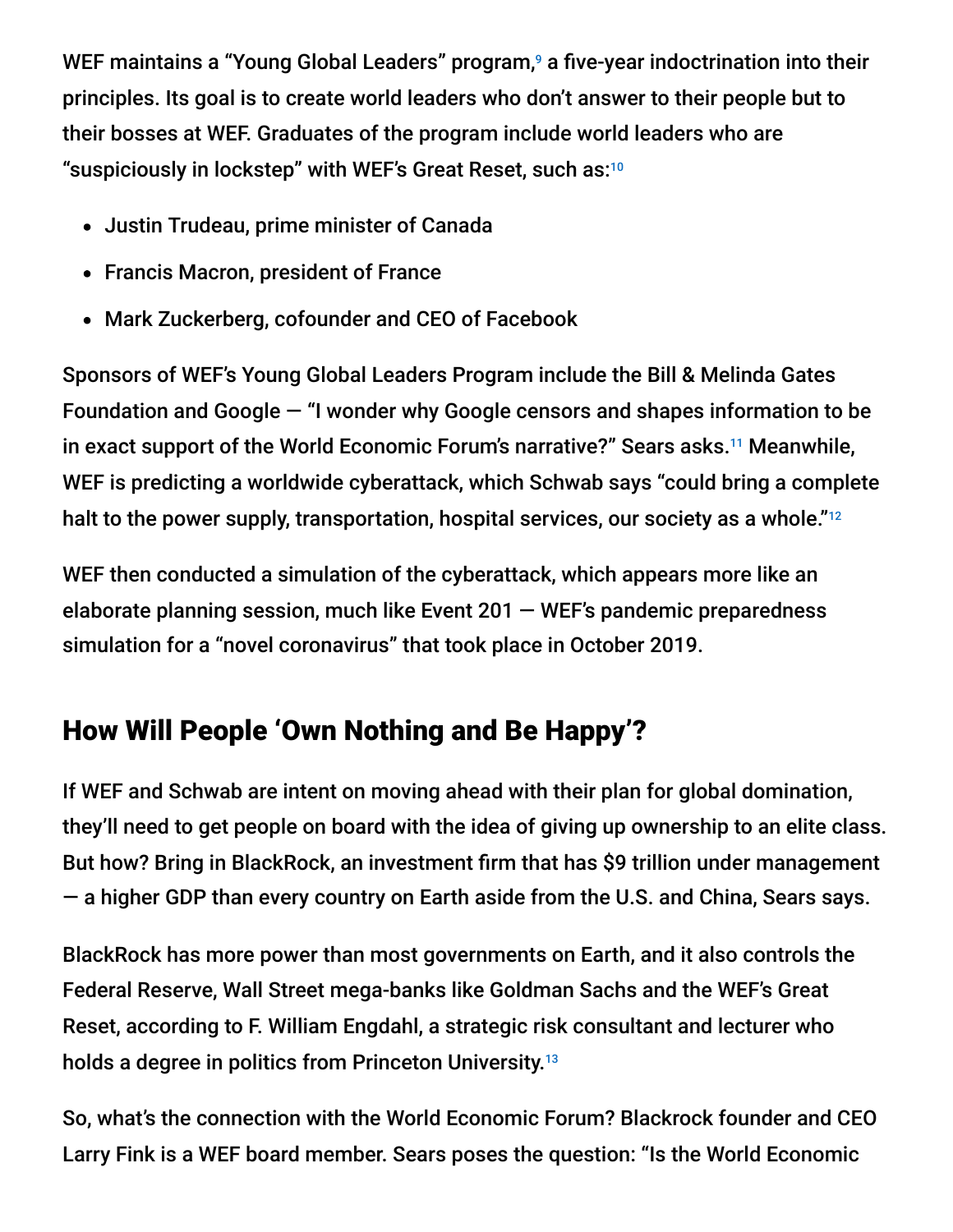Forum and Blackrock colluding in corporatism, where an unelected corporate elite dictates top down to the population?" 14

To do this, they'd need to infiltrate the government — and they have. Brian Deese, the U.S. director of National Economic Council, was formerly BlackRock's global head of sustainable investing. "Now he's Biden's main adviser for economic policy," Sears says. 15 Vice President Kamala Harris' chief economic adviser Michael Pyle also came from BlackRock, where he was a global chief economic strategist.

"It looks like corporatism but it's probably not," Sears says jokingly. "But if it was, it would actually be a viable strategy for BlackRock and the World Economic Forum to own everything and for you to own nothing." 16

BlackRock is also buying up single family homes at an alarming rate, paying up to 50% above asking price<sup>17</sup> so "average" people can't buy them. Why is BlackRock interested in overpaying for modest, single family homes? In a Twitter thread posted by user Culturalhusbandry, it's noted:<sup>18</sup>

*"Black Rock, Vanguard, and State Street control 20 trillion dollars worth of assets. Blackrock alone has a 10 billion a year surplus. That means with 5-20% down they can get mortgages on 130-170k homes every year. Or they can outright buy 30k homes per year. Just Blackrock.*

*… Now imagine every major institute doing this, because they are. It can be such a fast sweeping action that 30yrs may be overshooting it. They may accomplish feudalism in 15 years."*

If the average American is pushed out of the housing market, and most of the available housing is owned by investment groups and corporations, you become beholden to them as your landlord. You'll then own nothing, not even your home. All items and resources are to be used by the collective, while actual ownership is restricted to an upper stratum of social class.

#### Schwab Wasn't the Mastermind Behind WEF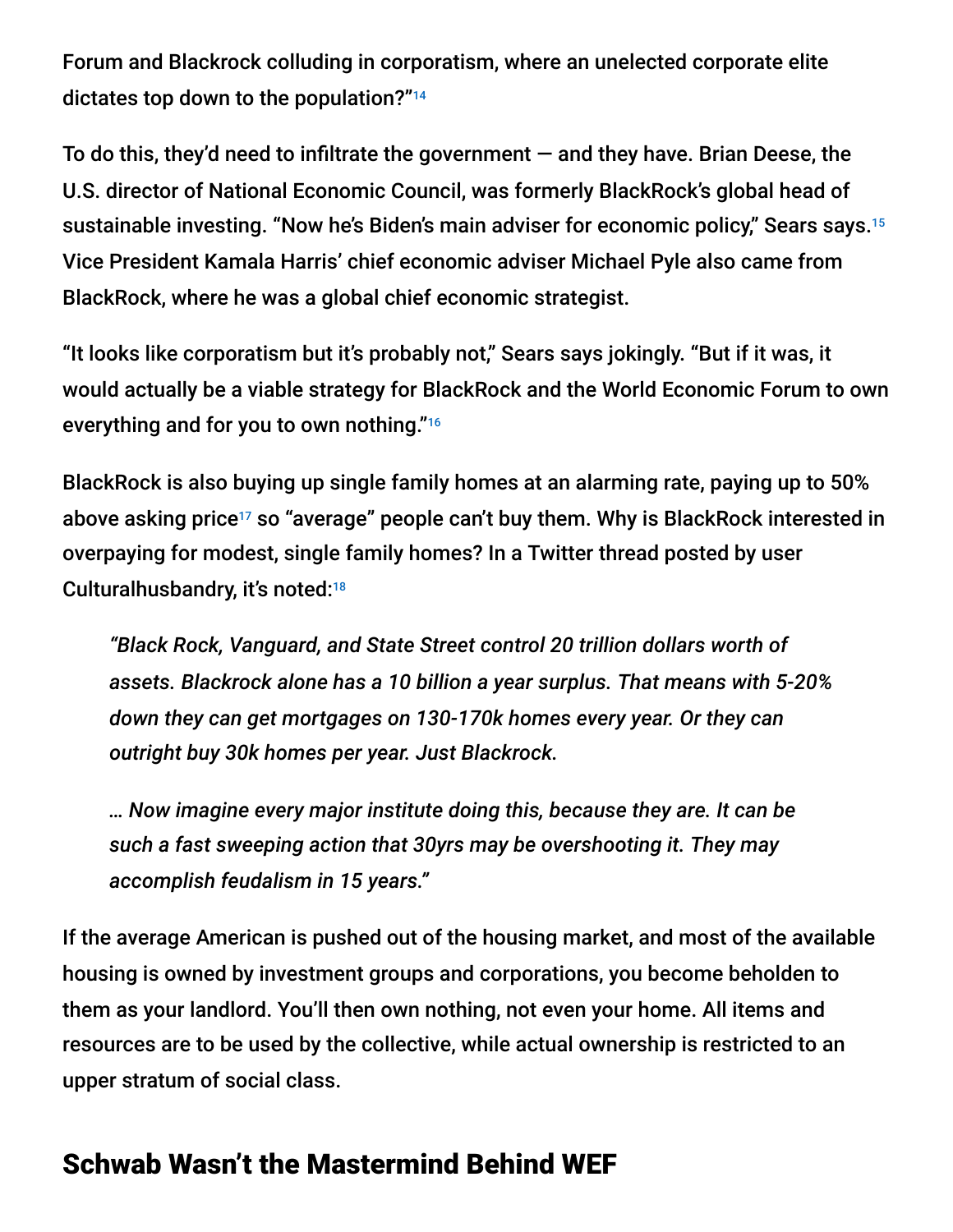If Schwab is the most dangerous person alive today, his predecessors deserve honorable mentions. In an investigative report by journalist Johnny Vedmore, it's revealed that Schwab wasn't the mastermind behind WEF and The Great Reset.

That honor goes to his three mentors — John K. Galbraith, a Canadian-American economist, diplomat and public policy maker, Herman Kahn, who created concepts on nuclear deterrence that became official military policy, and Henry A. Kissinger, who recruited Schwab at a Harvard international seminar, which was funded by the U.S. CIA.

"If you have a decent knowledge of Klaus Schwab's history, you will know that he attended Harvard in the 1960s where he would meet then-professor Henry A. Kissinger, a man with whom Schwab would form a lifelong friendship," Vedmore explained. 19

*"My research indicates that the World Economic Forum is not a European creation. In reality, it is instead an operation which emanates from the public policy grandees of the Kennedy, Johnson and Nixonian eras of American politics; all of whom had ties to the Council on Foreign Relations and the associated "Round Table" Movement, with a supporting role played by the Central Intelligence Agency.*

*There were three extremely powerful and influential men, Kissinger among them, who would lead Klaus Schwab towards their ultimate goal of complete American Empire-aligned global domination via the creation of social and economic policies.*

*In addition, two of the men were at the core of manufacturing the ever present threat of global thermonuclear war … their paths would cross and coalesce during the 1960s … they recruited Klaus Schwab through a CIA-funded program, and … they were the real driving force behind the creation of the World Economic Forum."*

#### Your Free Will Is Under Attack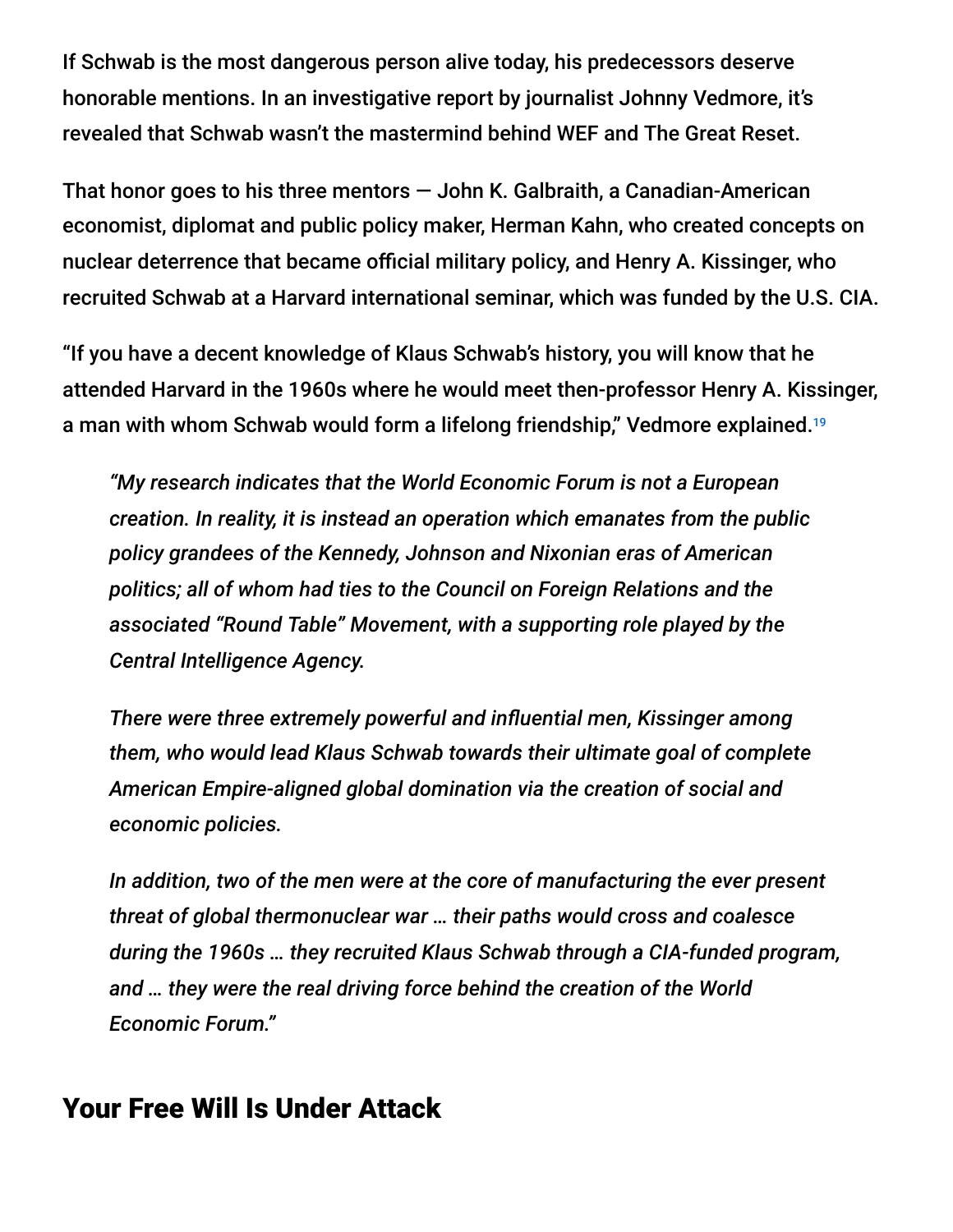Environmental pollution, disease and cyberattacks are being used to generate fear in order to keep the population compliant. Another part of The Great Reset is a reset of the economy, including jobs. Many across the U.S. are facing unemployment if they do not choose to take a genetic therapy experiment in the form of a COVID-19 shot.

It's clear that the COVID-19 pandemic has created "a unique window of opportunity" to rapidly usher in the Great Reset, which involves changing everything from future global relations and the direction of national economies to "the priorities of societies, the nature of business models and the management of a global commons." 20

Part of the plan involves the Fourth Industrial Revolution, which Schwab has been discussing since at least 2016 $^{21}$  and "is characterized by a fusion of technologies that is blurring the lines between the physical, digital, and biological spheres."

In terms of government, the Revolution will bring new technological powers that allow for increased population control via "pervasive surveillance systems and the ability to control digital infrastructure." $^{22}$  Meanwhile, while people are busy worrying about the orchestrated threats that are out to get them, technocrats are working on how to remove the essence of what it means to be human — namely, free will.

"Humans are now hackable animals," Harari said. "Humans have this soul or spirit and they have free will, and nobody knows what's happening inside me, so whatever I choose, whether in the election or whether in the supermarket, this is my free will  $$ that's over."<sup>23</sup> It's urgent that we all take steps to remain free, sovereign individuals, which can be as straightforward as: 24

- Be guided by your own critical thinking and what your heart and soul know is right
- Choose bravery over obedience

"We are in the process of either The Great Reset or the Great Awakening," Sears points out, "and the choice isn't Klaus Schwab's. The choice is yours." 25

#### **Sources and References**